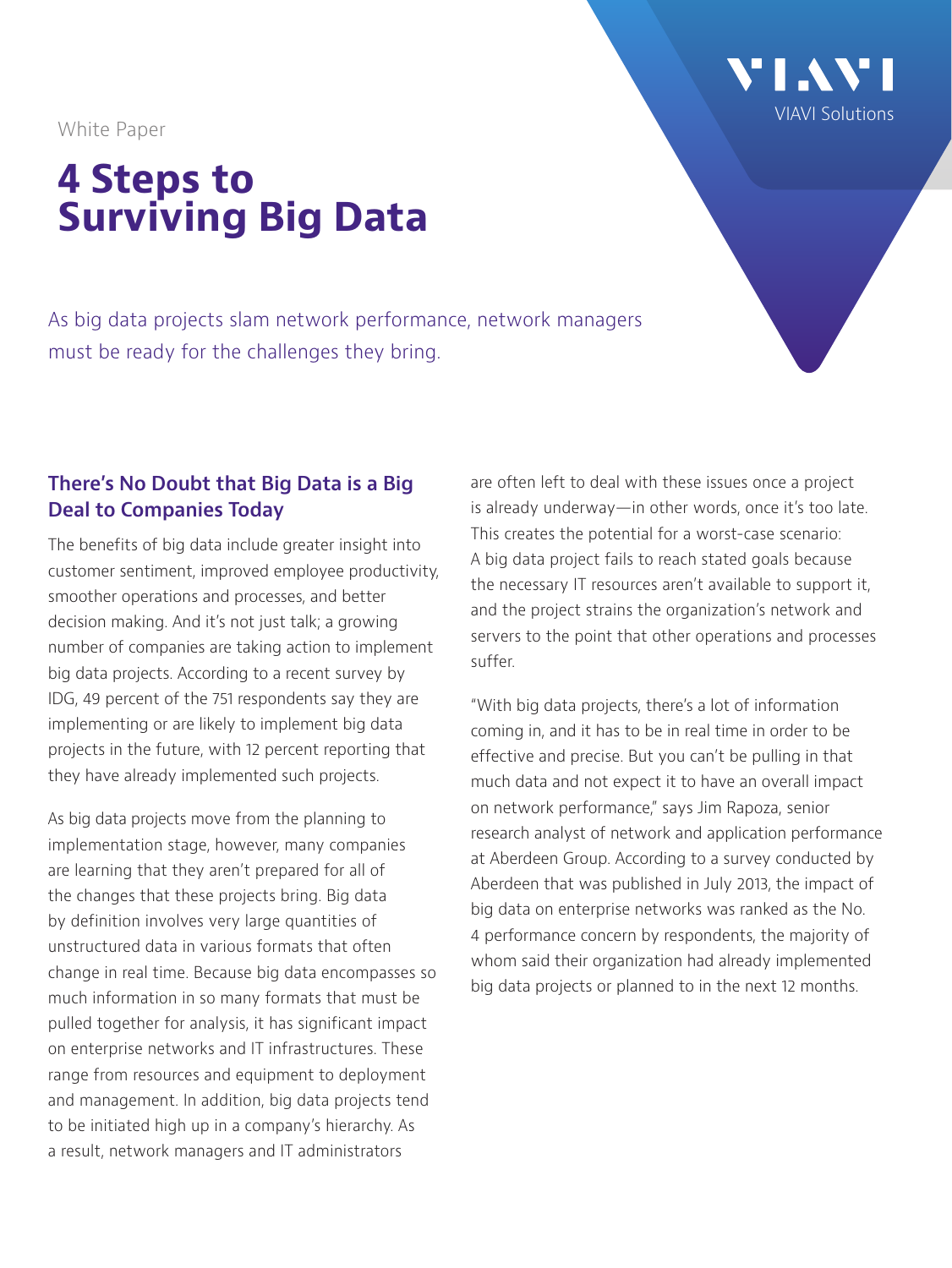## **Big Data Packs a Punch**

The impact that big data has on enterprise networks and IT infrastructures is multidimensional and driven by the three Vs: volume (growing amounts of data), velocity (increasing speed in storing and reading data), and variability (growing number of data types and sources). In particular, big data can significantly stress and stretch the following network resources:

#### **Bandwidth**

Running big data analytics requires a lot of bandwidth on its own; the issue is magnified when big data and day-to-day application trafficare combined over an enterprise network.

#### **Latency**

The real or near real-time nature of big data demands a network architecture with consistent low latency to achieve optimal performance.

### **Capacity**

Massive amounts of highly scalable storage are required to address the insatiable appetite of big data, yet these resources must be flexible enough to handle many different data formats and traffic loads.

#### **Processing**

Big data can add significant pressure on computational, memory, and storage systems, which, if not properly addressed, can negatively impact operational efficiency.

#### **Secure Data Access**

Big data projects combine sensitive information from many sources like customer transactions, GPS coordinates, video streams, and more. All of these must be protected from unauthorized access.

Each of the above requires consideration and evaluation before embarking on a big data project. All too often, the process of evaluating and understanding the capabilities of the enterprise network and IT infrastructure doesn't occur until a big data project is underway and a problem is encountered. "What often happens is people in the organization take the network

for granted, so they just expect that a big data project will work," says Brad Reinboldt, product marketing manager with Network Instruments. "When it doesn't, the business is impacted, and it's the network managers who people come looking for."



"48% of the respondents expect their network loads to double over the next two years, and 23% expect the value to triple during that time frame. Yet only 41% say they are ready for this surge in network traffic."

#### **Source: Connected World Technology Report1**

## **Key Steps to Prepare Networks for Big Data**

In a recent Connected World Technology Report, Cisco revealed results of a survey of 1,800 IT professionals: Forty-eight percent of the respondents expect their network loads to double over the next two years, and 23 percent expect the value to triple during that time frame. Yet only 41 percent say they are ready for this surge in network traffic. These results show that network managers would be wise to get involved now and have a voice in big data conversations—even if you're not asked.

"You have to get a seat at the planning table and get involved to the extent that you're able," Reinboldt says. "For example, if the plan is to host a big data project in the cloud, network managers should get involved to make sure meaningful SLAs are in place."

1 This data is from Cisco's survey that was conducted in August 2012, the most recent survey that the company reported on the topic at press time.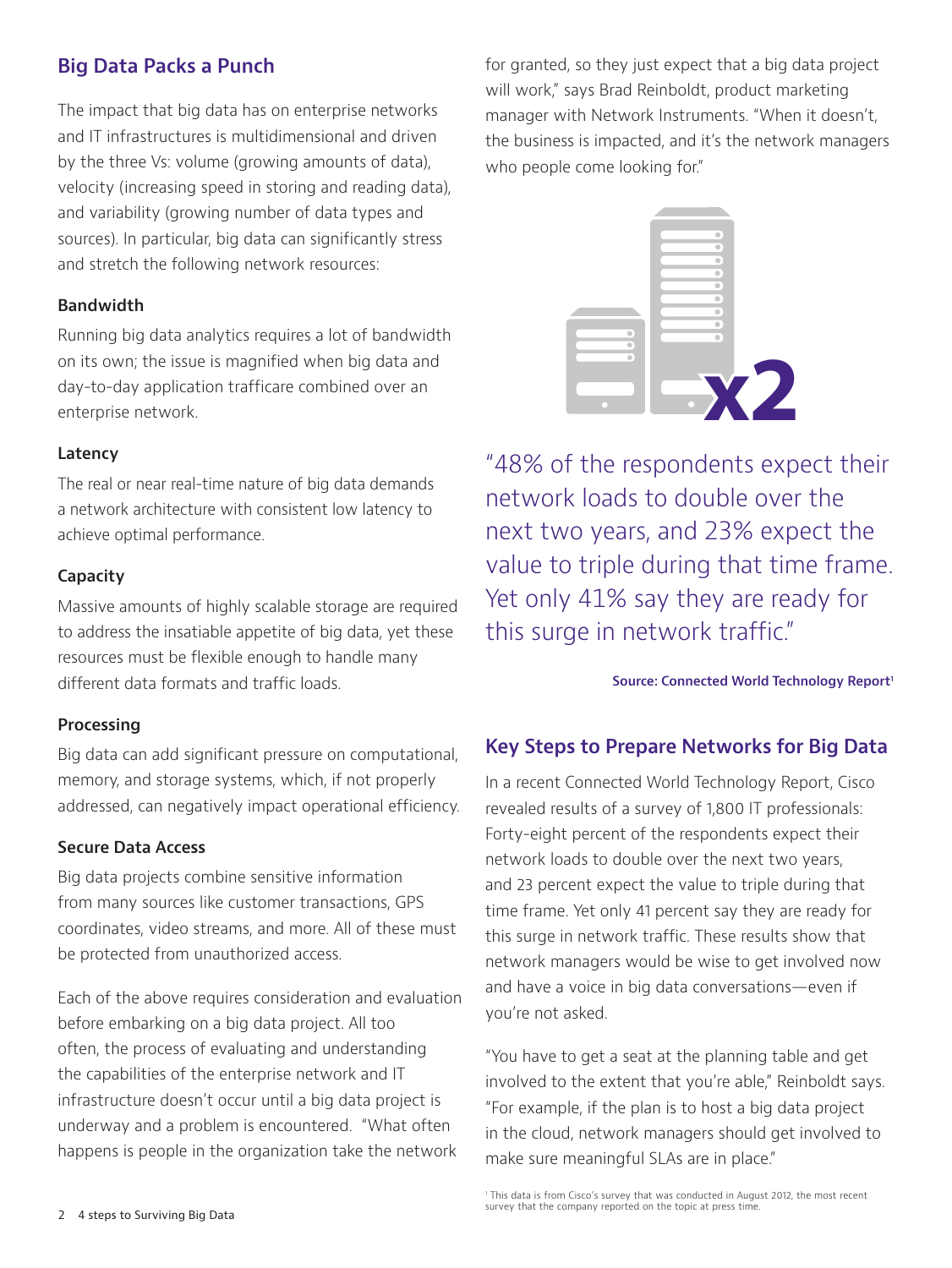Network managers should take the following steps to prepare their networks and infrastructures for big data:

## **Evaluate Your Monitoring Strategy/Devices**

Determine if the current plans, policies, and assets can handle the increased stress of big data. Answer these questions:

If the infrastructure is virtualized as part of a big data initiative, how does this affect your ability to monitor performance and resources?

- Are your monitoring tools designed to handle high network traffic speeds, including the ability to capture and write to disk for retrospective analysis capabilities?
- Can you create dashboards and long-term reports that provide the real-time and historical perspectives needed to successfully monitor the high-demand, high-availability resources and services involved in big data operations?
- If big data resources are deployed, are you tracking availability and response times from the cloud provider? Can your monitoring solution validate performance and SLA compliance?

#### **Predeployment Assessment**

Before rolling out big data, you've got to know your current application and infrastructure status. Then begin quantifying the implications of big data on resources with these questions:

- Obtain a baseline of all operational metrics across the infrastructure, services, and applications. This is critical to ensure that existing resources do not suffer degraded performance after the rollout. Do you have this information at the ready for post–big data deployment evaluation?
- With big data's stiff latency and bandwidth demands, making the right deployment decisions takes on added urgency. Achieving the optimal execution of these initiatives means architecting for speed and quickness. Are all IT infrastructure teams working toward this objective?
- Will the data be stored and processed locally or in the cloud? Are your service providers on board to consistently deliver the required performance and uptime? Make it official with SLAs to achieve reliable levels of performance.
- Is your network configured to minimize latency and maximize bandwidth in the transport and processing of big data?
- Who needs the data? How will users be accessing it (wired or wireless connections), and does that impact performance?

## **Gain Contextual Awareness**

Big data solutions will most likely run in a diverse vendor application environment. Therefore, network managers need to understand and anticipate big data's impact on:

• Server resource management-Given the computationally intensive nature of big data analytics on processing loads and storage performance, quantifying underlying health is a must. For example, it's important to track utilization metrics of virtual machines (VMs) running alongside the underlying host utilization metrics in order to ensure that adequate resources are allocated to support any VMs that would be involved with a big data application. This has direct implications on network behavior.

"People in the organization take the network for granted, so they just expect that



a big data project will work. When it doesn't, the business is impacted, and it's the network managers who people come looking for."

> **– Brad Reinboldt** Product Marketing Manager Network Instruments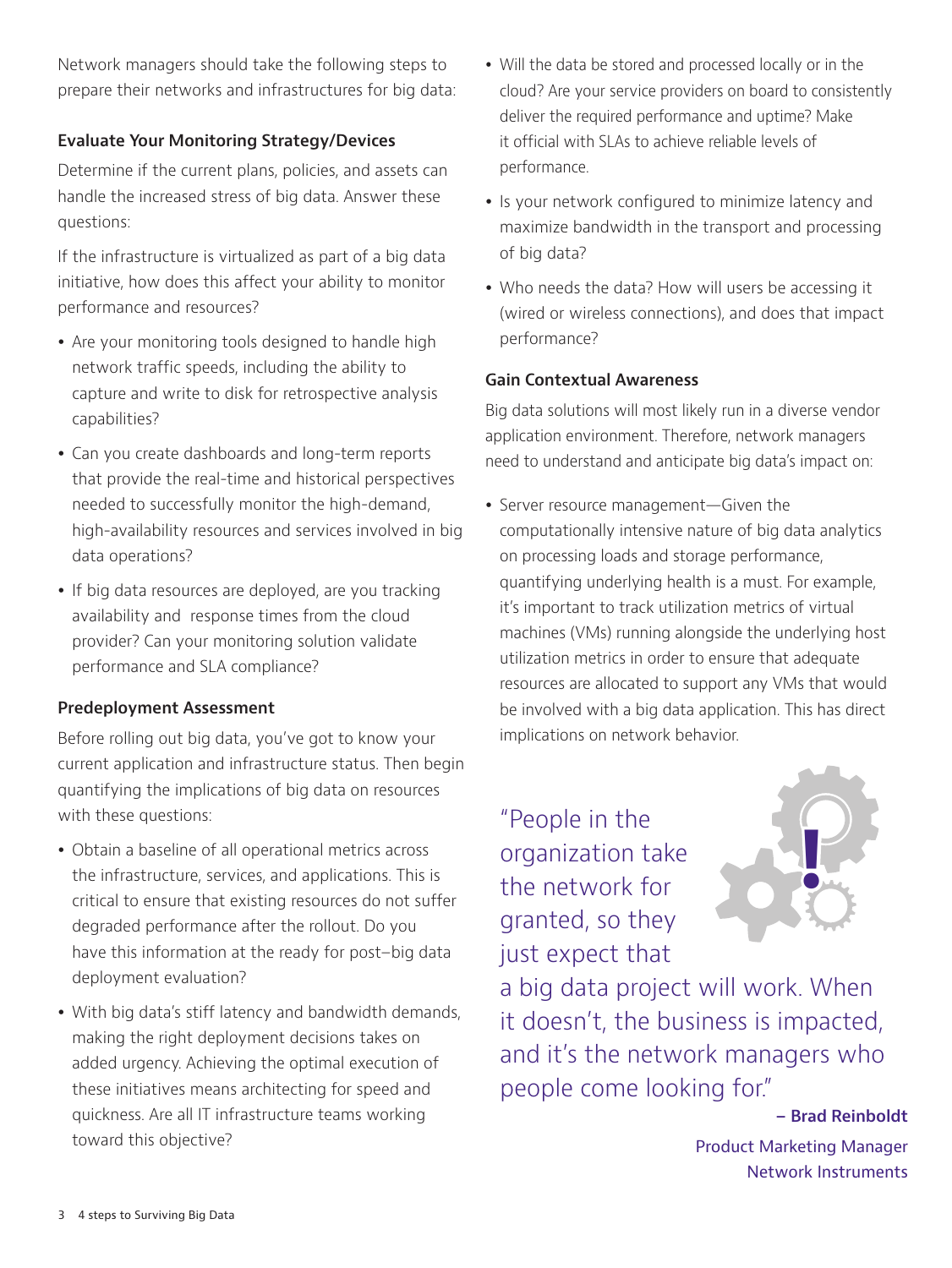- Applications—Because of its size and velocity, big data magnifies the importance of understanding all applications, their architecture, where they are hosted, and the location of end users, along with the underlying resources to support them and how they interact with each other on the network. Why is this important? Remember, all your services and applications run over the same network pipes, commingling and consuming resources. To this already volatile mix, you are now adding big data, an application on steroids.
- Cloud deployments—When WANs are involved, there's less visibility and control over network performance. For example, calls to back-end databases can create more latency than expected, and that negatively affects the end-user experience. It's important to understand each tier and the implications if you choose to host them in a different way.
- Cross-silo correlation—With big data comes the need to relate information from disparate IT resource groups spanning the organization. Network managers must strive to quantify these resource interdependencies for reaching peak big data performance.



"With big data, we are in the midst of perhaps the most dynamic computing environment ever; there are massive changes going on right now."

**–Aberdeen Group's Rapoza**

## **Keep Big Data Projects Running Smoothly Once Implemented.**

As with any large-scale IT initiative, planning, preparing, and deploying big data is only the first step. Keeping it—and the myriad other services—running flawlessly entails an ongoing effort. The good news is that you don't need to be a big data expert to fully understand and quantify its health. All stakeholders must collaborate to maintain an awareness of this dynamically changing IT service. With this in place, network teams can preserve their end of the deal with these practical steps:

- Capture and analyze traffic among all critical network devices—including within virtualized systems—to enable optimal performance.
- Monitor system and infrastructure performance metrics, and alert on high utilization of operational metrics such as I/O, CPU, memory, and disk access, since these types of variables can act as the "canary in the coal mine" to underlying resource stress.
- Scrutinize application performance (layers 5 to 7) at the host and from all client perspectives, whether mobile, thin client, or desktop as ultimately users interact with services here—where the rubber hits the pavement and all complaints begin.
- Leverage top-down dashboards across domains for big data performance correlations.
- Quantify big data application tier performance, since these solutions demand tuned, tightly coupled, and efficient interactions to achieve top operation efficiency.

And finally, it's important that network managers do their homework by reading, researching, talking to vendors and peers, and staying up to date on big data trends and other technologies that affect big data.

"With big data, we are in the midst of perhaps the most dynamic computing environment ever; there are massive changes going on right now," syas Aberdeen Group's Rapoza. "The way networks perform is going to be completely different in five years' time. You have